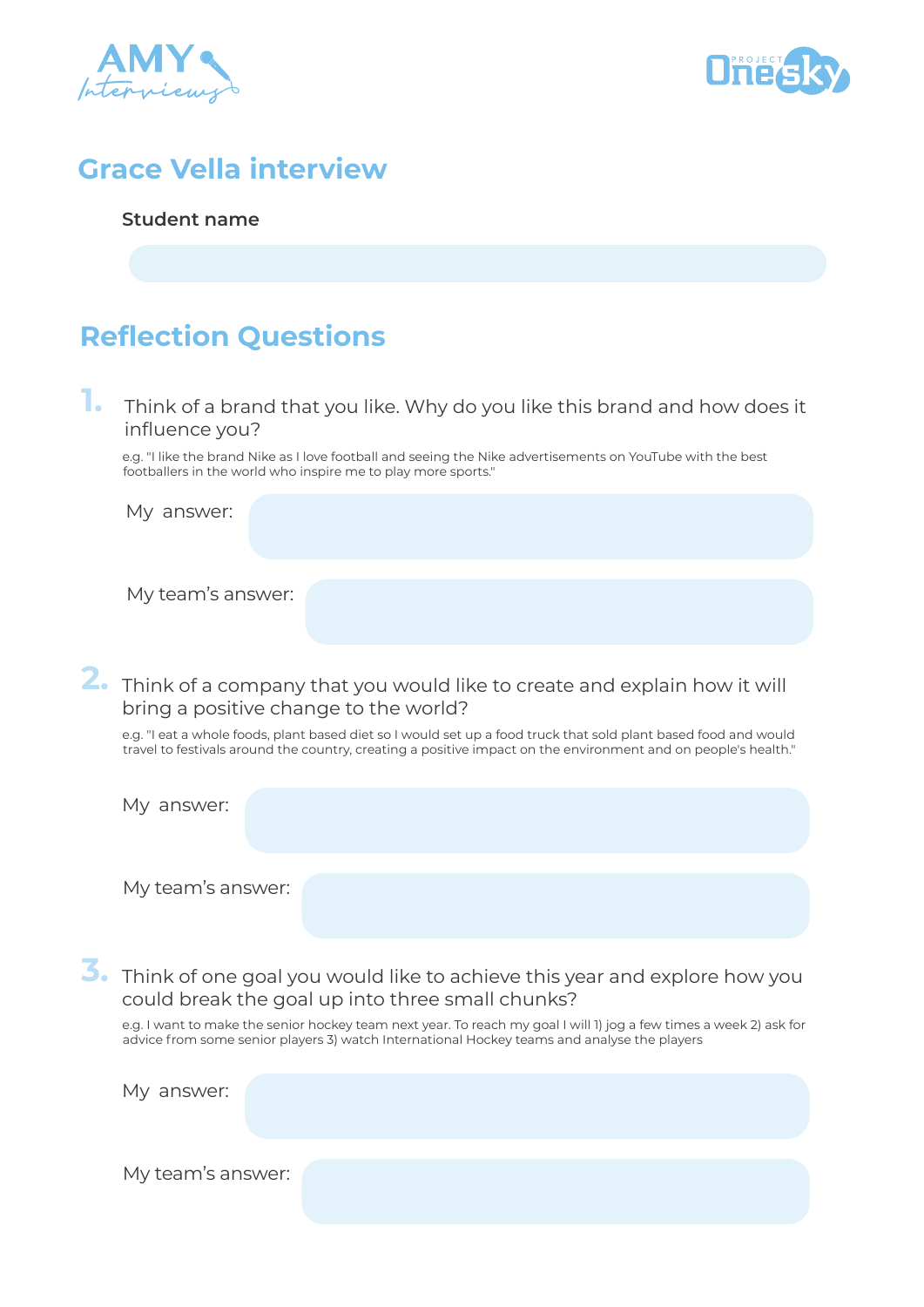



## **Quick Fire Questions:**

What type of music do you listen to?

Who is your biggest inspiration or hero?

What is your happiest memory?

What is one thing you are looking forward to in 2022?

If you had to choose three values that are most important to you, what would they be?

## **HOT Questions**

Team member A: Do you think Amy is a positive person? Team member B: What inspired you about Grace's story? Team member C: What are you most passionate about in life?

## **Habit Building**

Write down three things you are grateful for in your life and briefly explain why. For example, you could express graitude for a passion of yours like a certain sport, subject or game, or it could be a person in your life or a certain type of food or place.